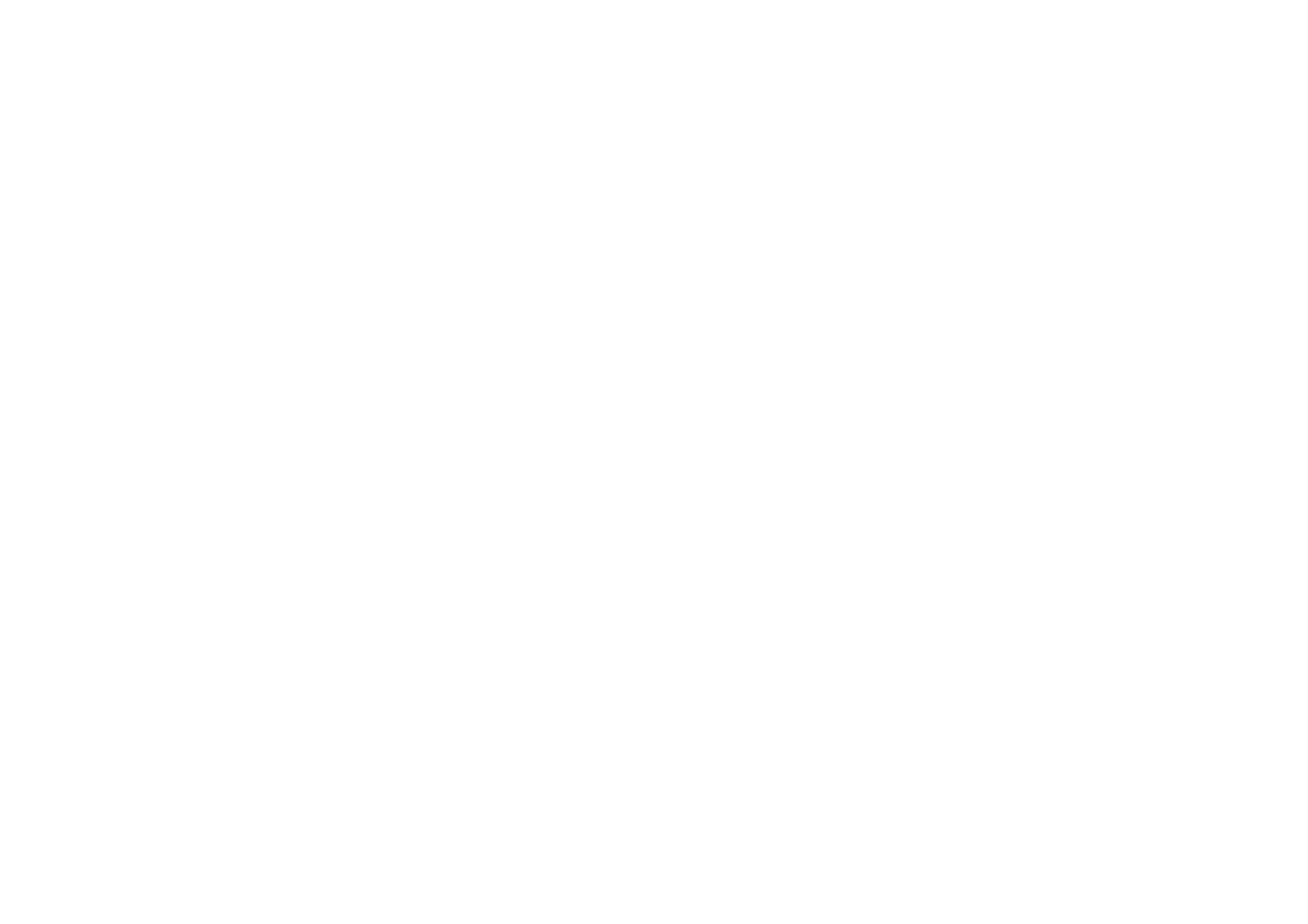## **Proposed Editorial Changes and Minor Amendments to the Publication Version of the Core Strategy**

This document has been produced to support the Submission version of the Selby District Core Strategy.

The table below lists the editorial changes and minor amendments which the Council wishes to make to the Publication version of the Core strategy, following consideration of responses made to the soundness of the document. It specifically does not include suggested changes in policy or interpretation as these are matters to be considered through the Examination process.

| Unique<br>Ref No. | Paragraph/policy              | <b>Change Required</b>                                                                                                                                                                                                                                                                                                                                                                                                                                                                                                                                                                                                                                                                                                                                                                     |  |
|-------------------|-------------------------------|--------------------------------------------------------------------------------------------------------------------------------------------------------------------------------------------------------------------------------------------------------------------------------------------------------------------------------------------------------------------------------------------------------------------------------------------------------------------------------------------------------------------------------------------------------------------------------------------------------------------------------------------------------------------------------------------------------------------------------------------------------------------------------------------|--|
|                   | <b>Section 1 Introduction</b> |                                                                                                                                                                                                                                                                                                                                                                                                                                                                                                                                                                                                                                                                                                                                                                                            |  |
| PC1.1             | Para 1.3                      | Replace 'will provide' with 'provides'                                                                                                                                                                                                                                                                                                                                                                                                                                                                                                                                                                                                                                                                                                                                                     |  |
| <b>PC1.2</b>      | Para 1.4                      | Replace 'will provide' with 'provides'                                                                                                                                                                                                                                                                                                                                                                                                                                                                                                                                                                                                                                                                                                                                                     |  |
| PC1.3             | Paras $1.6 - 1.22$ inc        | Delete these paragraphs which have been incorporated (and updated where appropriate) in the Councils<br>Consultation Statement which accompanies the Submitted Core Strategy.                                                                                                                                                                                                                                                                                                                                                                                                                                                                                                                                                                                                              |  |
| PC1.4             | Para 1.23                     | Delete 'the revocation of the Regional Spatial Strategy, and while waiting for primary legislation<br>after' in the first sentence and insert 'which includes the intended abolition of RSS.<br>Delete 'continued preparation of the Core Strategy' and substitute 'the preparation of Core<br><b>Strategies', in the second sentence.</b>                                                                                                                                                                                                                                                                                                                                                                                                                                                 |  |
| PC1.5             | Para 1.29                     | Insert new paragraph 1.30 after paragraph 1.29 headed Habitats Regulations Assessment' - 'The<br>Council has also undertaken a Habitats Regulations Assessment in compliance with the EU<br>Habitats Directive and the UK Habitats Regulations. The Appropriate Assessment ensures<br>protection for Natura 2000 sites against deterioration or disturbance from plans, projects or<br>activities (alone or in combination with other plans, projects and activities) on the features for<br>which they are designated. The Assessment also considers areas designated as Ramsar Wetlands<br>of International Importance. HRA will be required at the lower tier plan stage for any plans,<br>projects or activities which may have a significant effect on Natura 2000 and Ramsar sites.' |  |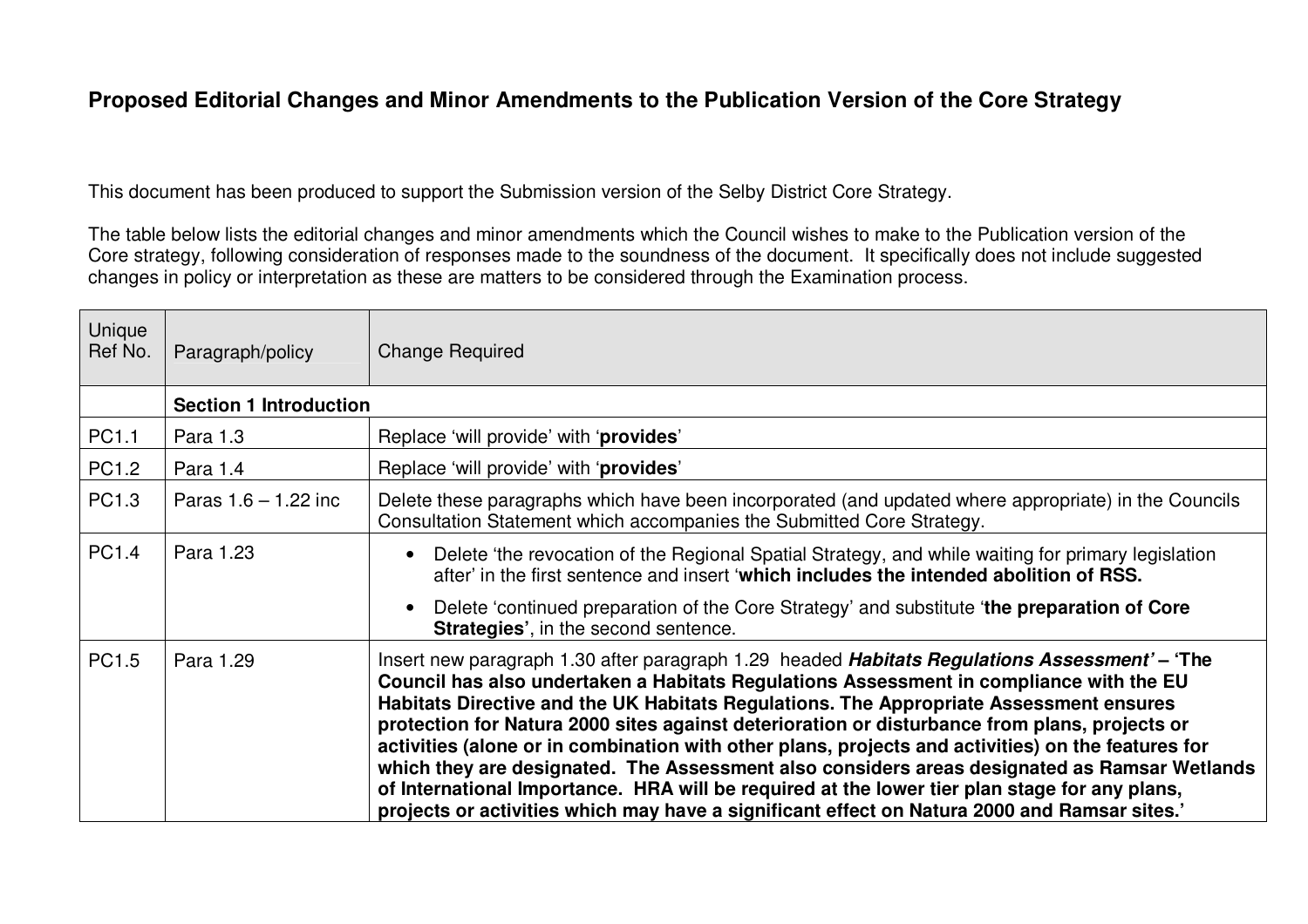|        | <b>Section2 Key issues and Challenges</b>     |                                                                                                                                                                                                                                                                                                                                                                          |  |
|--------|-----------------------------------------------|--------------------------------------------------------------------------------------------------------------------------------------------------------------------------------------------------------------------------------------------------------------------------------------------------------------------------------------------------------------------------|--|
| PC1.6  | Map 1                                         | Identify the A1(M) with the same notation as other parts of the motorway network to reflect its strategic<br>significance and influence on the western part of the District.                                                                                                                                                                                             |  |
| PC1.7  | Para 2.24                                     | Delete the first sentence and replace with However, for a number of reasons, very few developable<br>sites have come forward within the town for some considerable time.                                                                                                                                                                                                 |  |
|        | <b>Section 4 Spatial Development Strategy</b> |                                                                                                                                                                                                                                                                                                                                                                          |  |
| PC1.8  | Para 4.2                                      | Delete 'PPS6 (Planning for Town Centres)' in line 5.                                                                                                                                                                                                                                                                                                                     |  |
| PC1.9  | Para 4.3                                      | Delete the first sentence and replace with 'The Core Strategy has been prepared using evidence<br>which informed the RSS for the Yorkshire and Humber Region (The Yorkshire and Humber<br>Plan.) Although RSS is intended to be abolished, at the time of preparation it remains part of<br>the Development Plan.'                                                       |  |
|        |                                               | Insert a new sentence at the end of the paragraph as follows 'Following the intended<br>introduction of a mandatory requirement on Local Authorities to co-operate on cross-<br>boundary planning matters the sub- regional approach advocated in RSS, through the Leeds<br>City Region and York Sub Area, may influence the preparation of local policy in the future.' |  |
|        |                                               | Delete 'Adopting a slower pace and scale of growth in rural areas' and replace with 'Encouraging<br>diversification in rural areas ' in the second bullet point.                                                                                                                                                                                                         |  |
| PC1.10 | Para 4.7                                      | Insert 'although there is no railway station.' after 'commuters' at the end of the first sentence.                                                                                                                                                                                                                                                                       |  |
|        |                                               | Insert a new sentence after the first sentence as follows 'Land adjacent to the River Wharfe<br>which runs through the centre of the town is at high risk of flooding                                                                                                                                                                                                    |  |
| PC1.11 | Paras 4.7 and 4.8                             | Swap paragraphs 4.7 and 4.8                                                                                                                                                                                                                                                                                                                                              |  |
| PC1.12 | Para 4.10                                     | Substitute '18 villages' for '22 villages'.                                                                                                                                                                                                                                                                                                                              |  |
| PC1.13 | Para 4.16                                     | Delete 'sustainable urban extensions to the north west' in the first sentence and replace with 'a<br>sustainable urban extension to the'                                                                                                                                                                                                                                 |  |
| PC1.14 | Para 4.19                                     | Insert new sentence 'This is attributable to the differing housing and employment opportunities in<br>the two towns over this period.' at the end of the paragraph.                                                                                                                                                                                                      |  |
| PC1.15 | Para 4.23                                     | Insert 'and complementary employment growth' after 'housing opportunities' in the second sentence.                                                                                                                                                                                                                                                                       |  |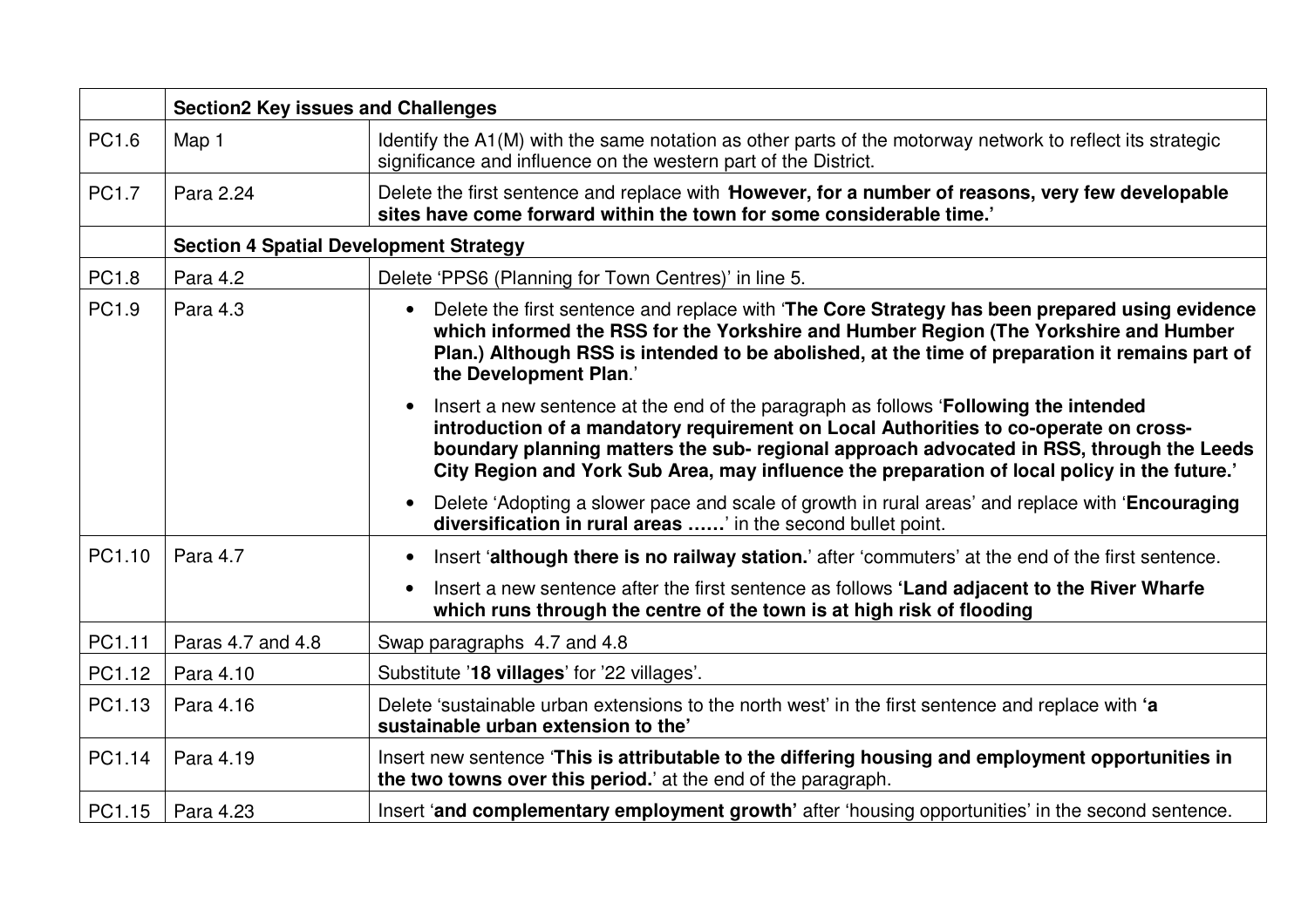| PC1.16 | Para 4.31                 | Replace 'issues' with 'considerations'<br>$\bullet$                                                                                                                                                                                             |
|--------|---------------------------|-------------------------------------------------------------------------------------------------------------------------------------------------------------------------------------------------------------------------------------------------|
|        |                           | Insert 'and housing delivery' after 'sustainability considerations'.                                                                                                                                                                            |
| PC1.17 | Para 4.34                 | Replace 'suitable sites with a lower probability of flooding are not overlooked' in the second sentence<br>with 'suitable sites with a lower probability of flooding are used in preference.'                                                   |
| PC1.18 | Para 4.35                 | Insert a new sentence 'Selby, Sherburn in Elmet and a number of Designated Service Villages are<br>served by rail services although buses are generally the predominant form of public transport in<br>the District', after the first sentence. |
| PC1.19 | CP1 Part A a)             | At the end of the paragraph delete 'speculative (windfall) development' and replace with 'development on<br>non-allocated sites'.                                                                                                               |
| PC1.20 | CP1 Part A c)             | Delete 'which would diversify the local economy' and replace with 'which would contribute towards and<br>improve the local economy'                                                                                                             |
| PC1.21 | Para 4.44                 | Delete 'speculative residential development' and replace with 'development on non allocated sites', in<br>the first sentence.                                                                                                                   |
| PC1.22 | CP1A b                    | Delete 'contribute to the form and character' and replace with 'relate sensitively to the existing form<br>and character' in the third bullet point                                                                                             |
| PC1.23 | CP <sub>1</sub> A Part a) | Delete 'speculative (windfall) development' and replace with "development on non-allocated sites".                                                                                                                                              |
|        |                           | <b>Section 5 Creating Sustainable Communities</b>                                                                                                                                                                                               |
| PC1.24 | Para 5.4                  | Delete 'Following the revocation of the Regional Spatial Strategy' and replace with 'Following the<br>announcement of the intended abolition of RSS'                                                                                            |
| PC1.25 | Para 5.5                  | Delete 'and sites already allocated in the adopted Selby District Local Plan'. in the first sentence.<br>$\bullet$                                                                                                                              |
|        |                           | Delete the 's' in 'sites' in the fifth line.<br>$\bullet$                                                                                                                                                                                       |
|        |                           | Insert 'including a review of sites previously allocated in the adopted Selby District Local<br>$\bullet$<br><b>Plan.'</b> at the end of the last sentence.                                                                                     |
| PC1.26 | Footnote 2 page 46        | Delete ' (update to Mid Year Estimates 2009)'                                                                                                                                                                                                   |
| PC1.27 | Para 5.29                 | Delete 'the accompanying proposals map (Map 6)' in line 4 and replace with 'the Proposals Map and<br>Map 6'                                                                                                                                     |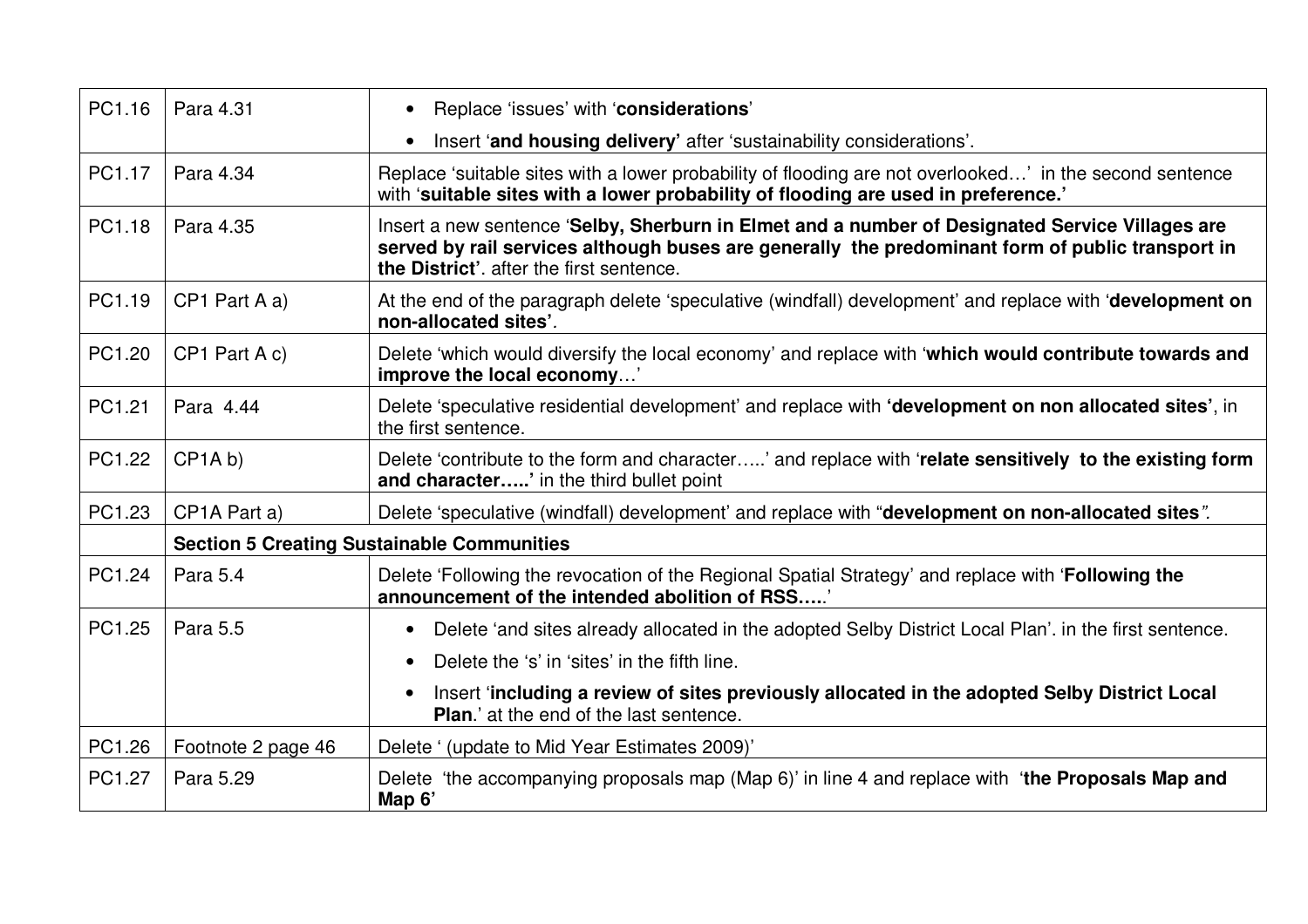| PC1.28 | CP2A (xi)                                      | Insert 'through development of a Travel Plan and' after 'dependency on the car'.                                                                                                                                                                                                                                                                                                 |
|--------|------------------------------------------------|----------------------------------------------------------------------------------------------------------------------------------------------------------------------------------------------------------------------------------------------------------------------------------------------------------------------------------------------------------------------------------|
| PC1.29 | Figure 9                                       | Delete '5 yr forecast Completions' and integrate with Target Completions (2015 – 2026) to form one Target<br>Completion category.                                                                                                                                                                                                                                                |
| PC1.30 | Para 5.69                                      | Insert 'as well as affordable smaller dwellings plus' after 'family homes' and delete 'and.'                                                                                                                                                                                                                                                                                     |
| PC1.31 | Para 5.67                                      | Delete 'Additional evidence from' and start the first sentence 'Responses to the '                                                                                                                                                                                                                                                                                               |
|        |                                                | Insert 'subject to cost considerations' after 'visitors and carers' in the second sentence.                                                                                                                                                                                                                                                                                      |
| PC1.32 | Para 5.90                                      | Insert 'all or part of' after 'relocating'                                                                                                                                                                                                                                                                                                                                       |
| PC1.33 | Para 5.94                                      | Delete ' may' and replace with 'will' in the second sentence                                                                                                                                                                                                                                                                                                                     |
|        | <b>Section 6 Promoting Economic Prosperity</b> |                                                                                                                                                                                                                                                                                                                                                                                  |
| PC1.34 | Para 6.29                                      | Insert new sentence at the end of the paragraph as follows, '(Part of the former North Selby mine site<br>also falls within the administrative boundary of the District although the majority of the site,<br>including the remaining buildings, is within the City of York Council area).'                                                                                      |
| PC1.35 | $CP9$ (i)                                      | Delete 'a mixed strategic housing/employment expansion" in line three and replace with 'the Olympia<br>Park mixed strategic housing/employment site"                                                                                                                                                                                                                             |
| PC1.36 | Para 6.56                                      | Delete 'improve the level of vacancy rates' in the second sentence, and replace with 'reduce vacancy<br>rates'                                                                                                                                                                                                                                                                   |
|        | <b>Section 7 Improving the Quality of Life</b> |                                                                                                                                                                                                                                                                                                                                                                                  |
| PC1.37 | Para 7.63                                      | Delete 'or' in line two and replace with 'to'                                                                                                                                                                                                                                                                                                                                    |
| PC1.38 | Para 7.66                                      | Insert 'and the Lower Derwent Valley is also designated a Ramsar Wetland of International<br>$\bullet$<br>Importance.' after '(Special Areas for Conservation under the UK Natura 2000)' in the first bullet<br>point, delete 'and', and start a new bullet point 'There are 13 sites ofetc'                                                                                     |
|        |                                                | Insert a new paragraph after para 7.66 as follows "The Lower Derwent Valley affects several<br>$\bullet$<br>local authority areas and the Council recognises the need for co-operation with adjoining<br>local authorities and other organisations in order to safeguard its special landscape of great<br>agricultural, historic, cultural, environmental and landscape value." |
| PC1.39 | CP15 Point 1                                   | Insert 'landscape' before 'character'.                                                                                                                                                                                                                                                                                                                                           |